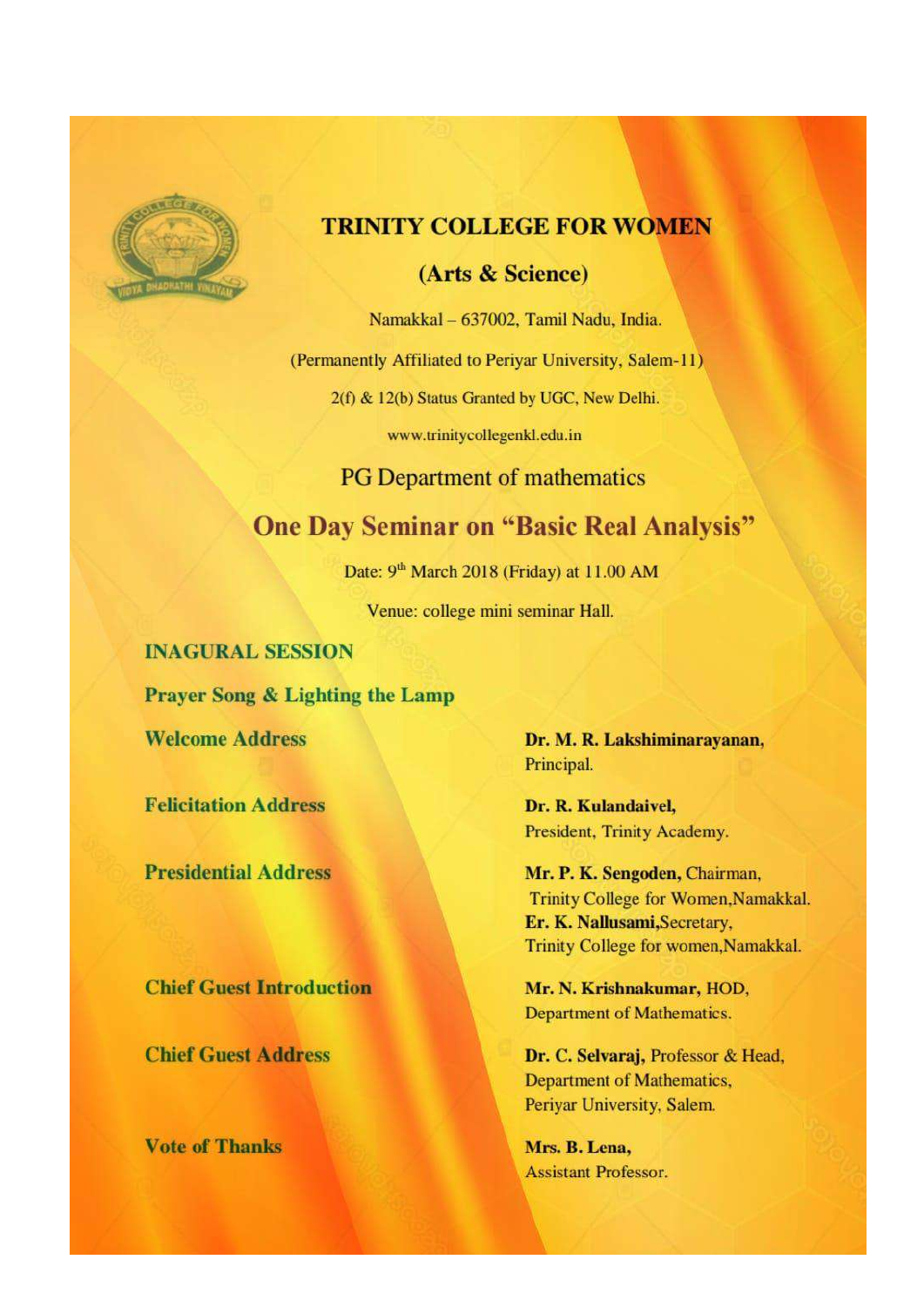### **TRINITY COLLEGE FOR WOMEN, NAMAKKAL (ARTS & SCIENCE) DEPARTMENT OF MATHEMATICS ONE DAY SEMINAR ON "BASIC REAL ANALYSIS" DATE: 9th March 2018 (Friday) Venue: College mini seminar Hall**

# **@11.00AM**

| PROGRAMME AGENDA                 |                                                                                                                                                        |
|----------------------------------|--------------------------------------------------------------------------------------------------------------------------------------------------------|
| Prayer Song:                     | Tamizhthaai Vaazhthu                                                                                                                                   |
| <b>Welcome Address:</b>          | Dr. M. R. Lakshiminarayanan,<br>Principal.                                                                                                             |
| <b>Felicitation Address:</b>     | Dr. R. Kulandaivel,<br>President.<br>Trinity Academy.                                                                                                  |
| <b>Presidential Address:</b>     | Mr. P. K. Sengodan,<br>Chairman, Trinity college for women,<br>Namakkal.<br>Er. K. Nallusamy,<br>Secretary,<br>Trinity college for women,<br>Namakkal. |
| <b>Chief Guest Introduction:</b> | Mr. N. Krishnakumar, HOD,<br>Department of Mathematics,                                                                                                |
| <b>Chief Guest Address:</b>      | Dr. C. Selvaraj,<br>Professor & Head, Department of Mathematics,<br>Periyar University,<br>Salem.                                                      |
| Feedback session:                |                                                                                                                                                        |
| Vote of Thanks:                  | Mrs. B.Lena,<br>Assistant Professor,                                                                                                                   |
| <b>National Anthem:</b>          |                                                                                                                                                        |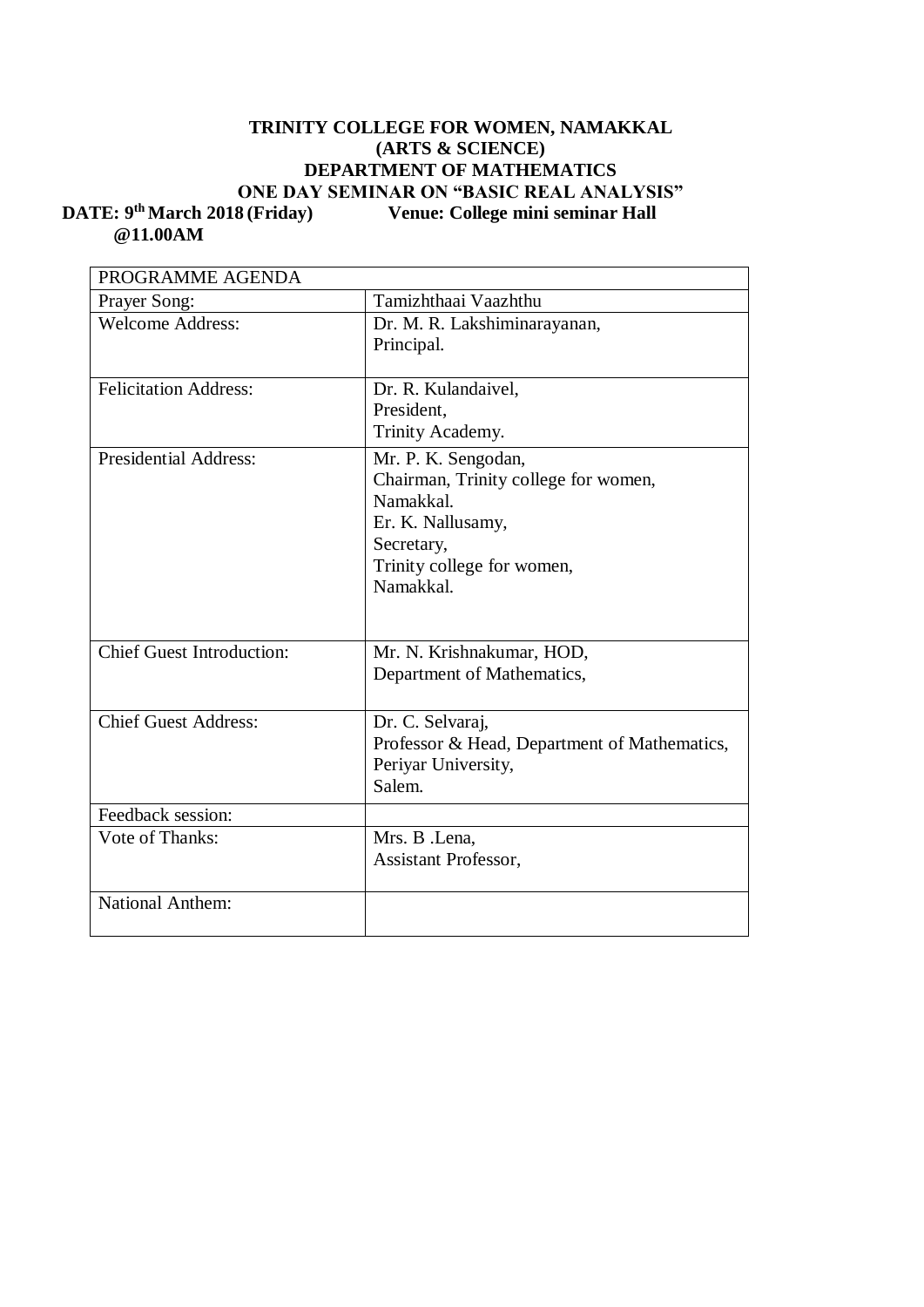